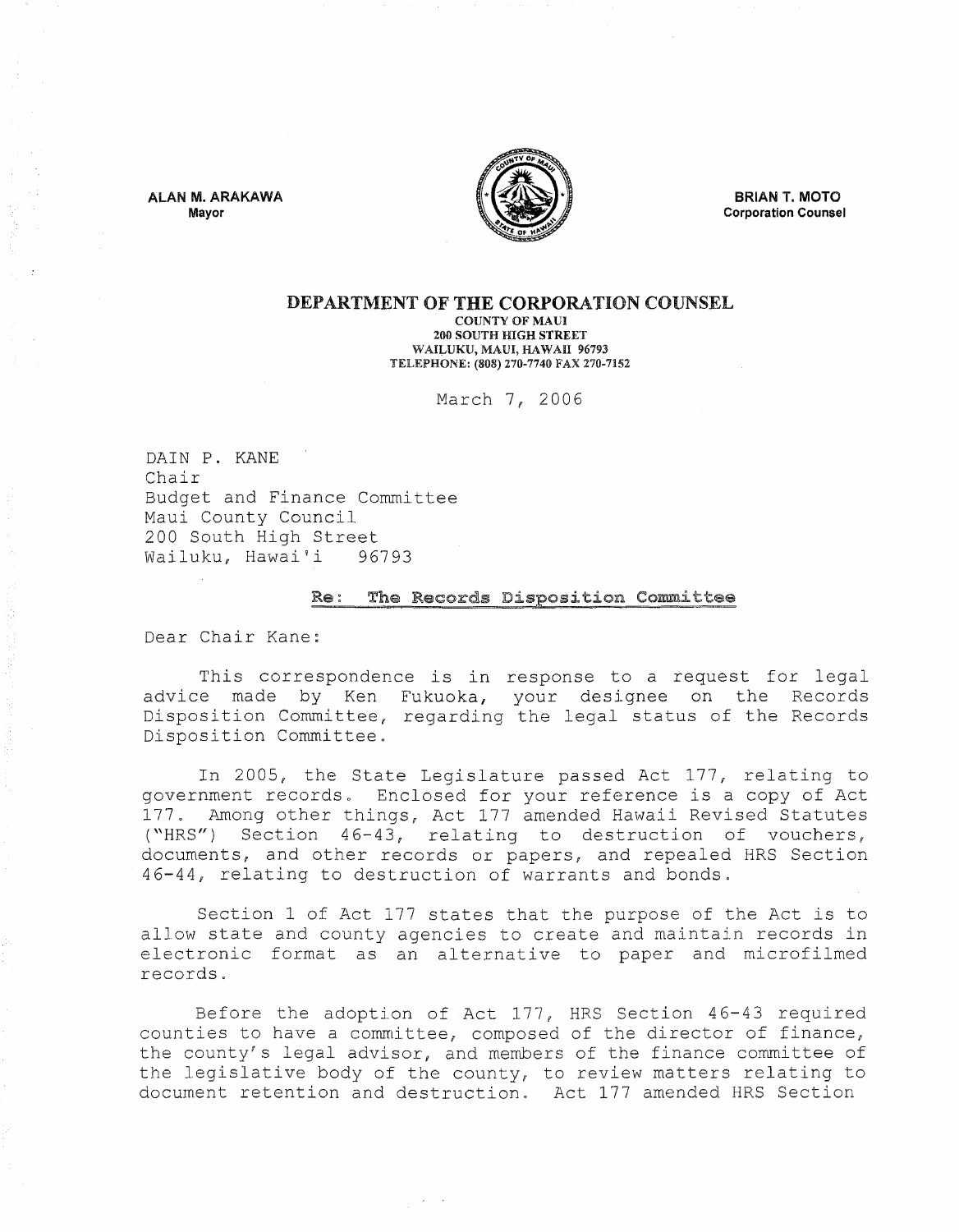Dain P. Kane Chair Budget and Finance Committee Maui County Council March 7, 2006 Page 2

46-43 by deleting the reference to such committee and assigning the responsibility of determining the care, custody, and disposition of county records to the director of finance, "with the approval of the county legislative body and the county's legal advisor."

County's existing ordinance on the management of records, Chapter 2.84, Maui County Code, was adopted in 1983 pursuant to Ordinance No. 1332 and amended in 1998 pursuant to Ordinance No. 2691. As a result of Act 177, portions of Chapter 2.84, Maui County Code, have been rendered obsolete and in need of either revision or repeal. For example, Section 2.84.020, Maui County Code, designates the managing director as having "overall program responsibility for record management activities in the execut branch departments and agencies", not the director of finance. Further, Section 2.84.060, Maui County Code, provides for a records disposition committee consisting of the managing director, director of finance, corporation counsel, county clerk, and chairperson of the finance committee of the Council; however, as discussed above, Act 177 amended HRS Section 46-43 and deleted the requirement for such a committee.

In light of Act 177, we recommend that Chapter 2.84, Maui County Code, be reviewed and amended as necessary to ensure consistency with current HRS provisions regarding the management and disposition of records, including electronic records.

\1~~,y t / , '~)~,>\ , ' ) *',i'* \. " 1\ :'It'l,'(') \,! i '''',. ',,' *:i:'* ~"," Ii ¥>~ ,I.." ,,:, ':'V V ""j' ~'" JOAN D. KIM Députy Corporation Counsel 'J

JDK~epg Enclosure S:\ALLVdk\Council\Records Disposition Committee,doc cc: Keith Regan, Managing Director

Kalbert Young, Director of Finance Traci F. Villarosa, First Deputy Corporation Counsel Michelle White, Legal Assistant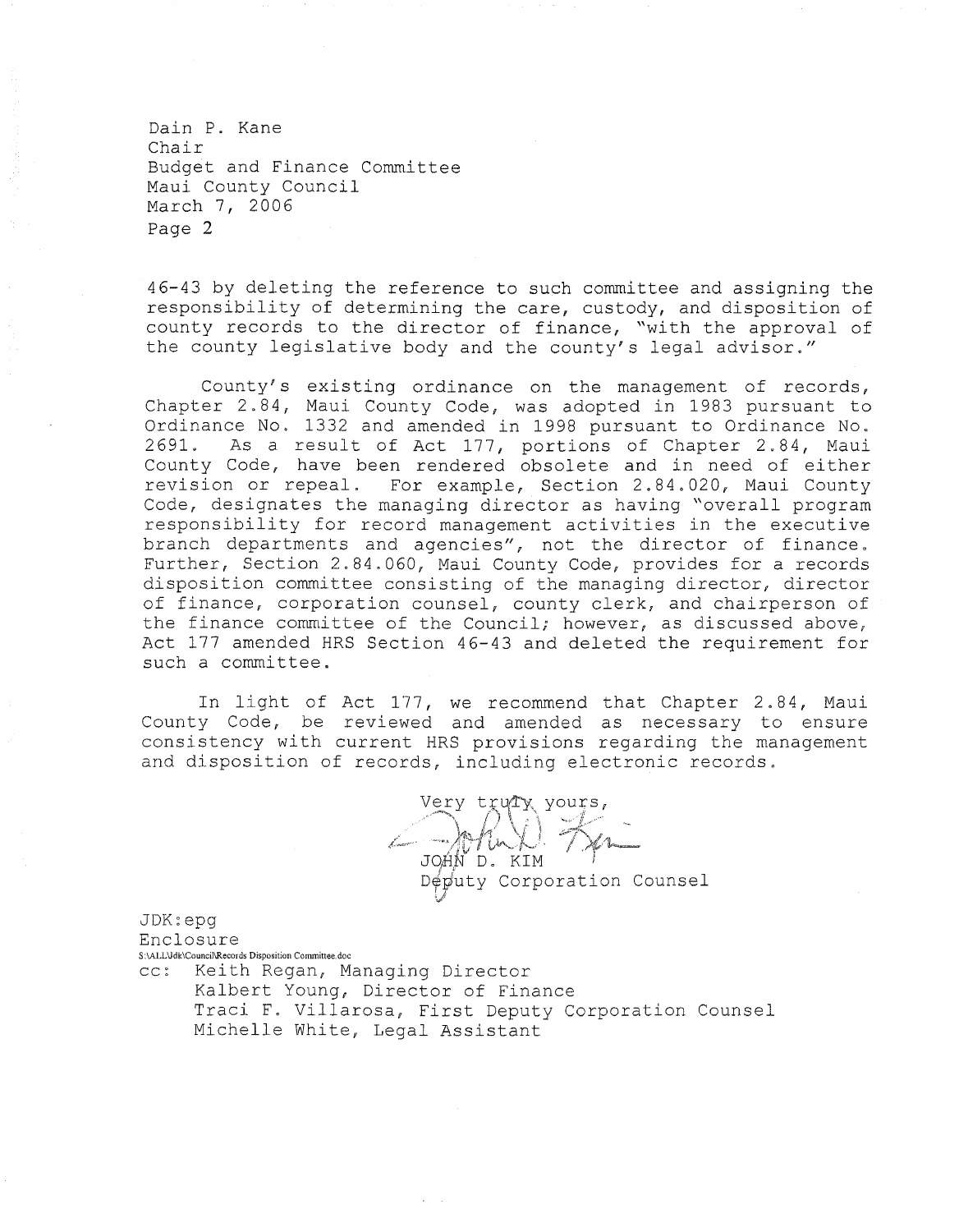Dain P. Kane Chair Budget and Finance Committee Maui County Council March 7, 2006 Page 3

APPROVED FOR TRANSMITTAL:

Page 3<br>APPROVED FOR TRANSMITTAL:<br>COLORED COUNTY COMPOTATION COUNSEL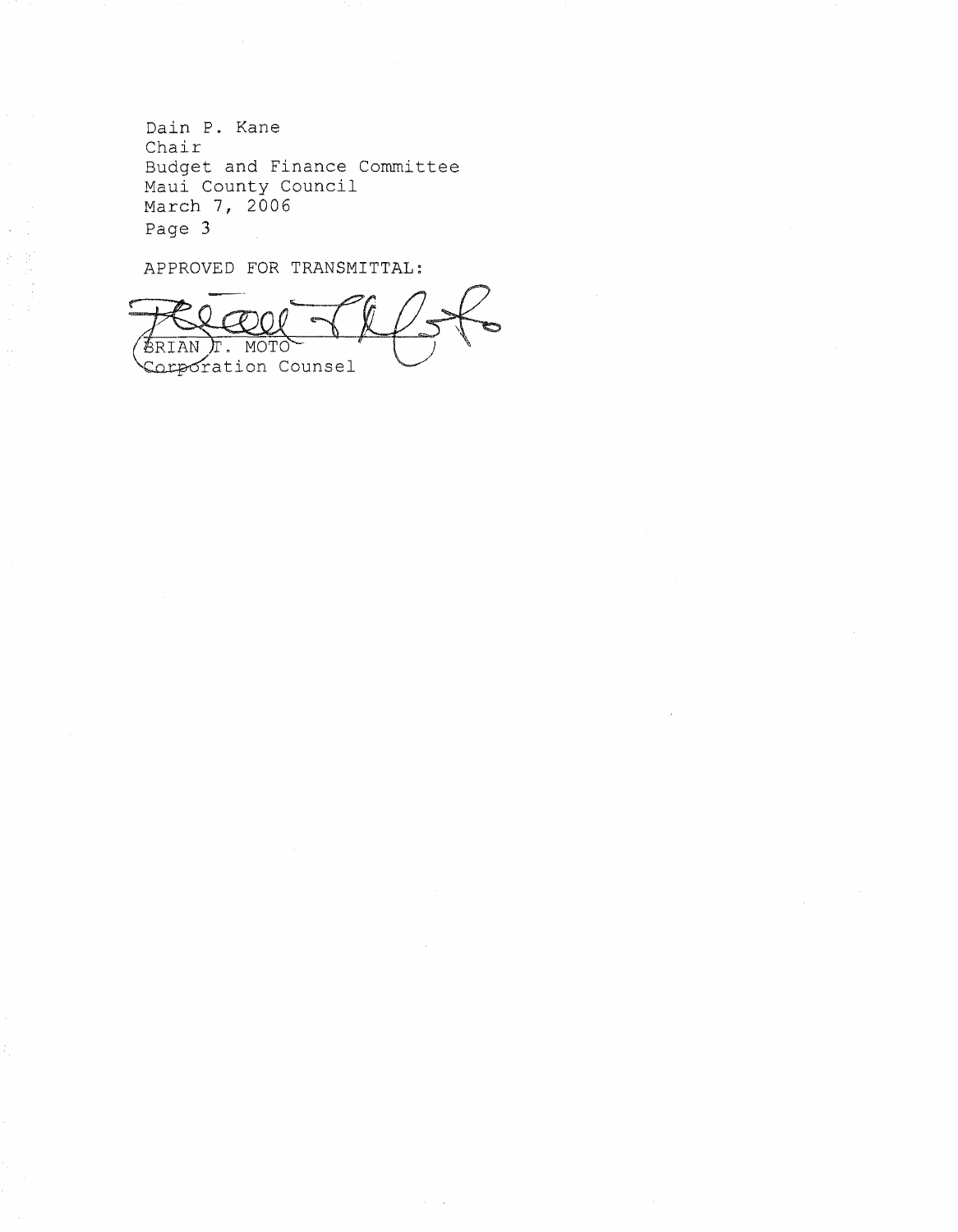$H\text{B}515 \text{ SD1}$  Page 1 of 4

# **Report** Title:

Government Records

# Description:

Allows state and county agencies to create, accept, retain, or store electronic records, and convert its paper and microfilm records to an electronic format (SOl)

HOUSE OF REPRESENTATIVES

TWENTY-THIRD LEGISLATURE, 2005

H.B. NO. 515

## STATE OF HAWAII

# A BILL FOR AN ACT

relating to government records.

# BE IT ENACTED BY THE LEGISLATURE OF THE STATE OF HAWAII:

SECTION 1. Act 6, Session Laws of Hawaii 2002, authorized the supreme court to create and retain court case, fiscal, and administrative records in electronic format and to convert existing records to electronic form.

Numerous state laws require records retention by state and county agencies, either in paper form or by means of microfilm or microfiche. Many current laws do not recognize alternative record creation and storage media that are available, in particular, electronic records retention.

The State is constantly examining ways in which its operations may be streamlined and made more efficient and cost effective. The legislature finds that allowing the creation, use, and storage of government records in electronic format, as well as the conversion of existing paper and microfilm documents to electronic documents, will effectively reduce the significant paperwork and associated costs in the daily operations of state government.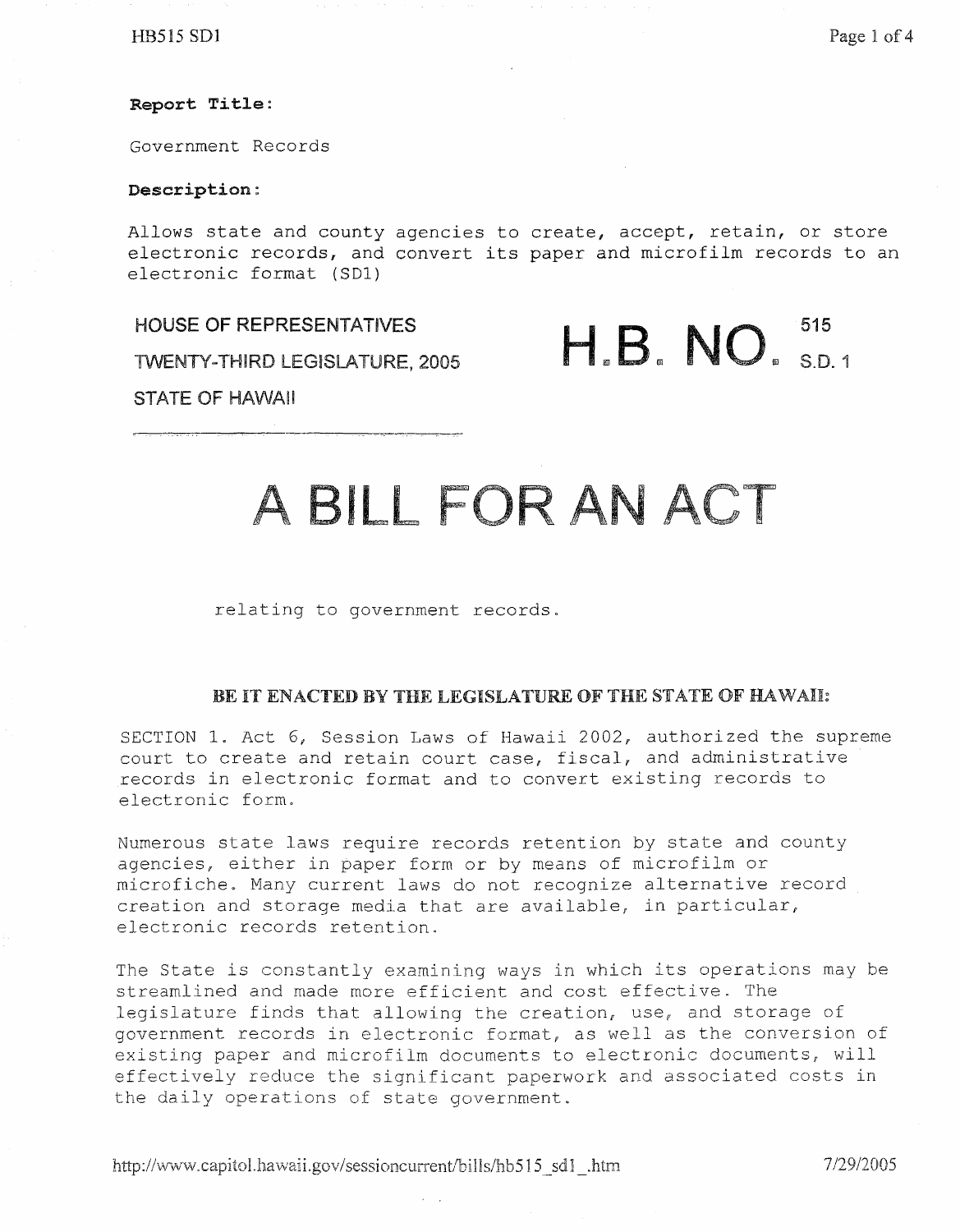$\frac{1}{2}$ 

The purpose of this Act is to allow state and county agencies to create and maintain their records in electronic format as an alternative to paper and microfilmed records.

SECTION 2. Section 46-43, Hawaii Revised Statutes, is amended to read as follows:

**"§46-43 [);)eeis .. \f:eisiea as TJ!8l:lel:ie1E'S, Eiee1H&e&iss, eise.** Z'.tny o 91'):1;):t l' 9ffig9lY, or the officer's authorized subordinate, may with the consent of a committee compesed of the director of finance, the county's legal advisor, and members of the finance committee of the legislative body of the county, or the authorized representatives of the officers,]<br>County records. (a) Notwithstanding the provisions of any other law to the contrary, the county legislative body shall determine whether, and the extent to which, the county shall create, accept, retain, or store in electronic form any records and convert records to electronic form.

(b) The director of finance of each county, with the approval of the legislative body and the legal advisor of the county, may authorize the destruction by burning, machine shredding, chemical disintegration, or other acceptable method of disposal of:

> (1) All warrants of the county that have been paid and that bear any date ten years prior to the date of destruction; and

> (2) All bonds and interest coupons of the county that have been canceled or paid and that bear any date two years prior to the date of destruction.

(c) The director of finance, with the approval of the county legislative body and the county's legal advisor, shall determine the care, custody, and disposition of other county records and may<br>destroy all vouchers, documents, and other records or papers, exclusive of records required [ $\tau$ ] either by law or by the legislative body of the county  $[\overline{r}]$  to be permanently retained,  $[\overline{wh+ch}]$  that have been on file or retained for a minimum period to be determined by the legislative body of the county by resolution."

SECTION 3. Section 92-29, Hawaii Revised Statutes, is amended to read as follows:

"\$92-29 Reproduction of government records [en-filme]. Any public officer having the care and custody of any record, paper, or document may cause the same to be photographed, microphotographed,  $[...]$ etherwise reproduced on film[-The film shall be of durable material and the ], or copied to an electronic format. Any device or electronic storage system used to copy or reproduce the record, paper, or

http://www.capitol.hawaii.gov/sessioncurrent/bills/hb515 sd1 .htm 7/29/2005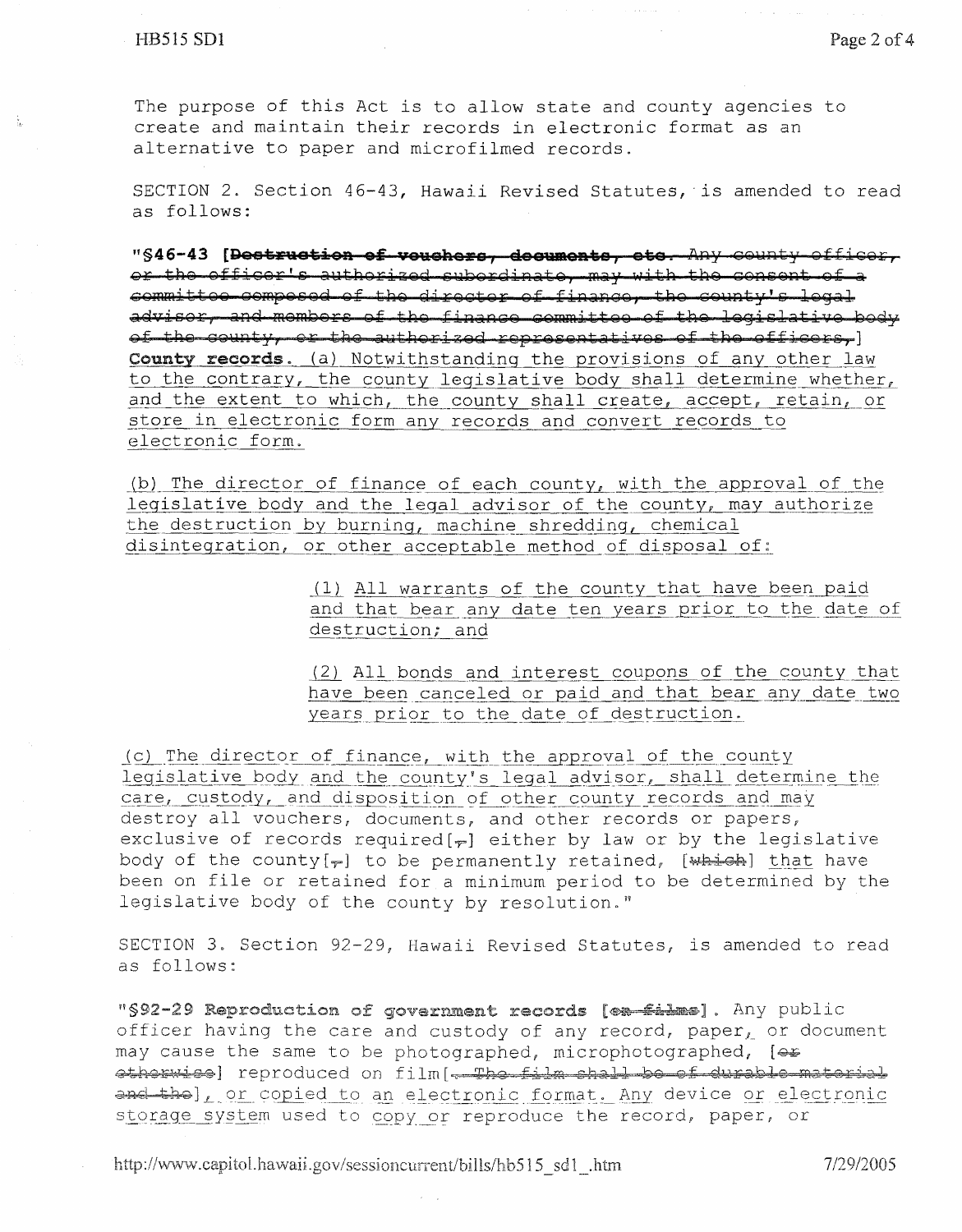document [en the film] shall [be one which] accurately [repreduces] reflect the information in the original thereof in all details."

SECTION 4. Section 92-30, Hawaii Revised Statutes, is amended to read as follows:

"§92-30 [Film] Copy deemed original record. [Such] A photograph, microphotograph,  $[4]$  reproduction on film, or electronic copy of a government record shall be deemed to be an original record for all purposes, including introduction in evidence in all courts or administrative agencies. A transcript, exemplification, facsimile, or certified copy thereof [shall], for all purposes recited [heroin,] in this section, shall be deemed to be a transcript, exemplification, facsimile, or certified copy of the original record."

SECTION 5. Section 92-31, Hawaii Revised Statutes, is amended to read as follows:

"§92-31 Disposition of original[-Such] record. A photograph, microphotograph,  $[4]$  reproduction on film, or electronic form of a government record shall be placed in conveniently accessible files and provisions made for preserving, examining, and using the same. Thereafter, [such] a public officer, after having first received the written approval of the comptroller [described] as provided in section 94-3, may cause such record, paper, or document to be destroyed. The comptroller may require, as a prerequisite to the granting of such approval, that a reproduction or print of such photograph, microphotograph, or reproduction on film, or electronic form of the record be delivered into the custody of the public archives for safekeeping. The comptroller may also require the delivery into the custody of another governmental department or agency or a research library of any such record, paper, or document proposed to be destroyed under the provisions of this section."

SECTION 6. Section 94-3, Hawaii Revised Statutes, is amended to read as follows:

of government records generally. (a) Each public officer, except public officers of the judiciary[ $\psi$ ] and the legislative branch of government, having the care and custody of any government records shall submit to the state comptroller a list of records for disposal, which shall include the name of the office, department, or bureau, the subject of the records for disposal and the inclusive dates of the records. The comptroller shall determine the disposition of the records; stating whether  $[ **ewch** ]$  the records should be retained by the office, department, or bureau; be transferred to the public archives, the University of Hawaii, the Hawaiian Historical Society, or other agency; or be destroyed. The comptroller shall have full power of disposal of all records

http://www.capitol.hawaii.gov/sessioncurrent/bills/hb515\_sd1\_.htm